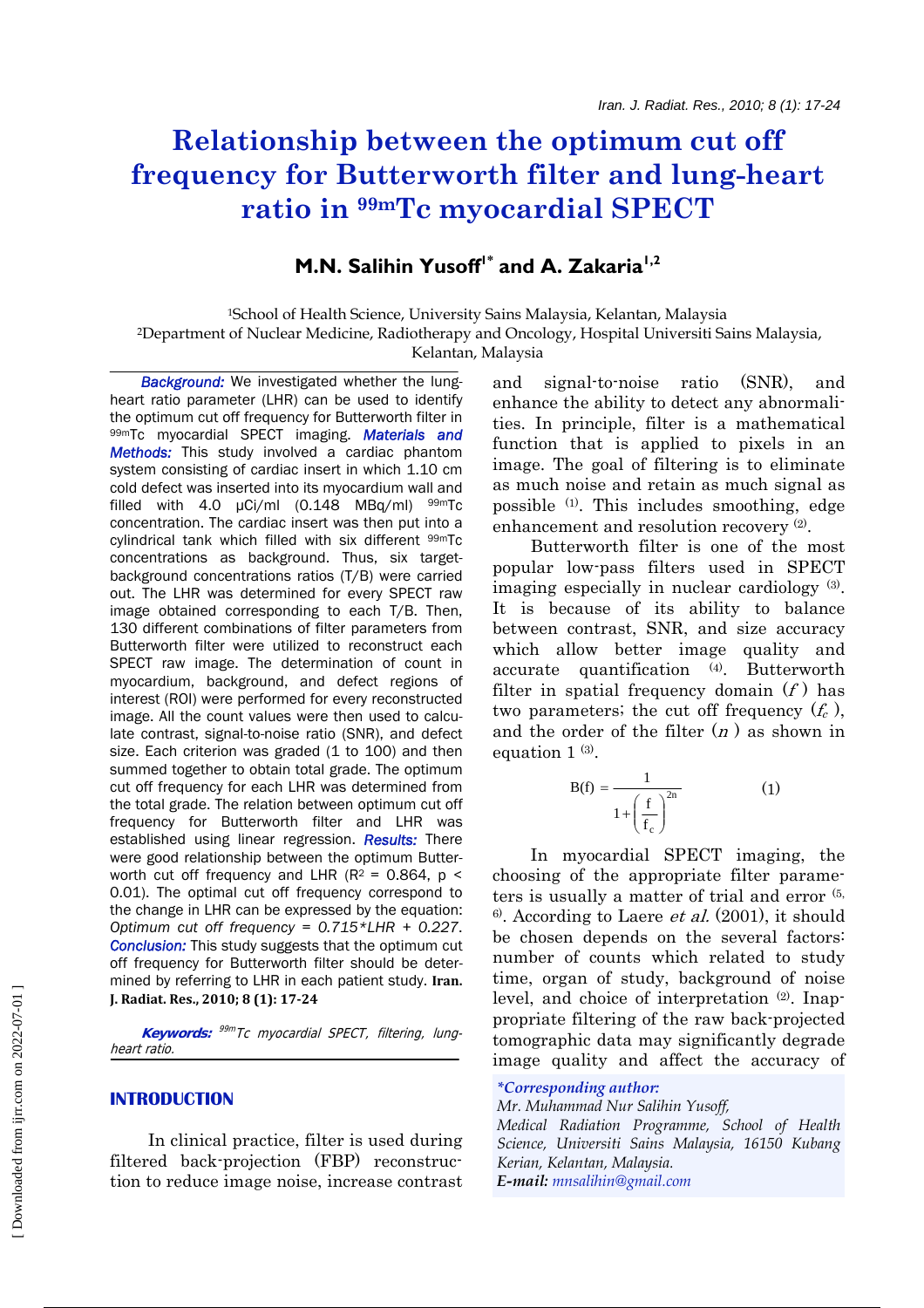quantitative results (7-10). The emphasis should be on the cut off frequency, which is found more affecting the image quality compared to the order of filter.

 Several approaches have been investigated in order to optimize the cut off frequency. Minoshima et al. (1993) in optimizing Butterworth filter for brain SPECT revealed that the optimum cut off frequency and total counts were well correlated. They suggested that the cut off frequency of Butterworth filter should be determined by referring to total counts in each study <sup>(11)</sup>. While that, Ohnishi et al. (1997) in their study of filtering for myocardial SPECT found that the optimum cut off frequency was dependent on the amount of radiopharmaceutical administered to patient (12). However, because of the different distribution volume in each subject, accumulation of tracer injected into a target organ differs from subject to subject even if the same dose is administered  $(11)$ . This means that, the amount of radiopharmaceutical administered to patient is not an accurate indicator for determination of the optimum cut off frequency.

 This study was carried out to find the alternative indicator in determination of the optimum cut off frequency for myocardial SPECT imaging. In this study, the relationship between the lung-to-heart ratio (LHR) parameter and the optimum cut off frequency was investigated by using the following methods.

# **MATERIALS AND METHODS**

#### *Preparation of cardiac phantom system*

 Myocardial wall chamber (250 ml) in the cardiac insert was filled with  $1000 \mu$ Ci  $(37 \text{ MBq})$  of  $99 \text{ mTc}$  which was equal to 4.0  $\mu$ Ci/ml (0.148 MBq/ml) of  $\frac{99m}{\text{Tc}}$  concentration. The 1.1 cm thick plastic rod was inserted into the myocardium wall to be used as cold defect (figure 1). The cardiac insert was then placed into the cylindrical tank (10 litres) with six different concentrations of  $99m$ Tc as background: (i) 0.75  $\mu$ Ci/ml (0.028 MBq/ml), (ii) 1.0 µCi/ml (0.037 MBq/ ml), (iii)  $1.2 \mu$ Ci/ml (0.044 MBq/ml), (iv)  $1.5$  $\mu$ Ci/ml (0.056 MBq/ml), (v) 2.0  $\mu$ Ci/ml (0.074 MBq/ml), and (vi)  $3.0 \text{ }\mu\text{Ci/ml}$   $(0.111 \text{ } MBq/$ ml). Thus, six target-background concentrations ratios  $(T/B)$  were carried out:  $T/B =$ 5.3, 4.0, 3.3, 2.7, 2.0, and 1.3.



Figure 1. The plastic rod (cold defect) was located at the anterior position of cardiac insert (viewed from vertical axis).

#### *Data acquisition*

 Data acquisition was obtained with dual head, large field of view gamma camera (ADAC Forte Imaging System), equipped with low energy high resolution (LEHR) collimators. 64 projections (25 sec per projections) was used in 64 x 64 matrix using step and shoot acquisition over 180° arc from 45o right anterior oblique (RAO) to  $45^{\circ}$  left posterior oblique (LPO) position, with radius of 29.7 cm. The distance between detectors and phantom was approximately 2 cm. A single energy window at 140 keV was used.

#### *Lung-heart ratio determination*

 The lung-heart ratio (LHR) was determined for each SPECT raw image corresponding to each T/B using Lung-Heart Ratio program. Two regions of interest (ROI) were defined over the cardiac zone and a representative background region of an anterior or left anterior oblique (LAO) 45o projection image. Then, the program automatically determined the counts ratio.

# *Data processing*

 All SPECT slices reconstructions were performed using Auto SPECT program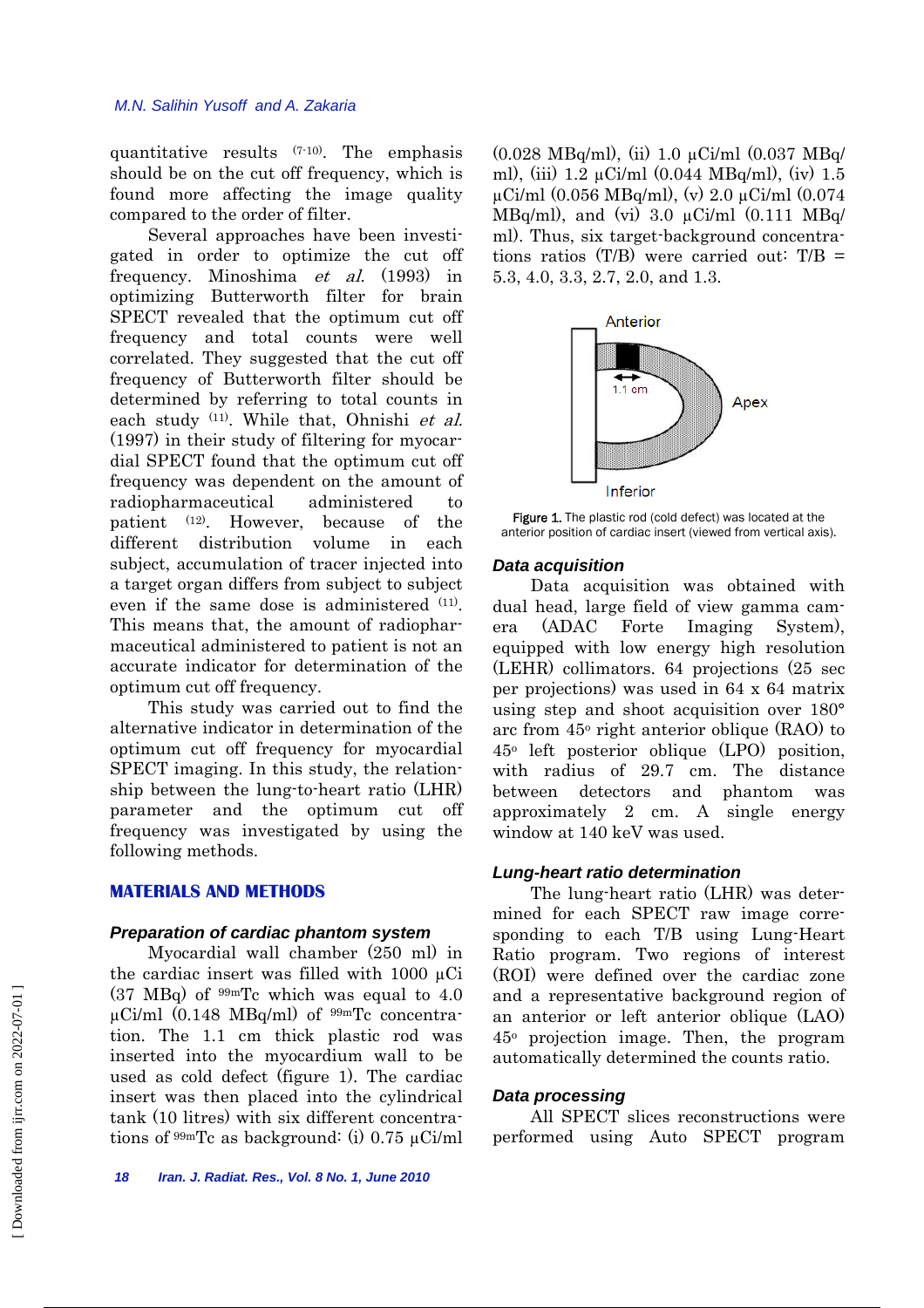employing filtered back-projection (FBP) method. Butterworth filter with following combination of filter parameters were utilized: cut off frequency from 0.20 to 0.80 Nq with 0.05 step and order of filter from n  $= 3$  to  $n = 12$  with 1 step. Thus, a total of 130 different combinations of filter parameters were used to carry out SPECT slice reconstruction on each SPECT raw image corresponding to each T/B.

# *Contrast, signal-to-noise ratio, and defect size determination*

 For each combination of filter parameters used in filtering, one of the slices in vertical long axis view which has the clearest defect appearance was chosen for analysis. ROI was drawn to determine the maximum count in myocardium  $(R_{max(mvo)})$ , the minimum count in heart hole  $(R_{min (hole)})$ , and the minimum count in the defect  $(R_{min})$  $(d_{\text{eff}})$ . All the count values were then used to calculate contrast and SNR. To determine the defect size, count profile along the line passing through the defect and myocardium was obtained. The number of pixel between the lower peak and the steep of the other peak having same count  $(N_{pixel})$  was used to determine defect size (figure 2). All of these measurements were performed using Count Profile program. The contrast  $(C)$ , SNR  $(S)$ , and defect size  $(D)$  were calculated using formulae below:

$$
MaxContrast, C = \frac{R_{\max (myo)} - R_{\min (def)}}{R_{\max (myo)}} \qquad (2)
$$

Note: C is the maximum contrast for defect detection.

$$
SNR, S = \frac{R_{\text{max (myo)} - R_{\text{min (def)}}}}{R_{\text{min (hole)}}}
$$
 (3)

Note: S is the SNR for defect diagnosis.

$$
Defect \quad Size \quad , D = N_{pixel} \quad \times 6.47 \quad mm \quad (4)
$$

Note: D is the determination of defect size where size of a pixel  $= 6.47$  mm.



Figure 2. The measurements of maximum count in normal myocardium ( $R_{max(myo)}$ ) (A), minimum count in defect ( $R_{min (def)})$  (B), minimum count in background or heart hole region (*Rmin (hole)*) (C), and number of pixel between the smaller peak and the steep of the other peak having same count (N<sub>pixel</sub>) (D) using Count Profile program.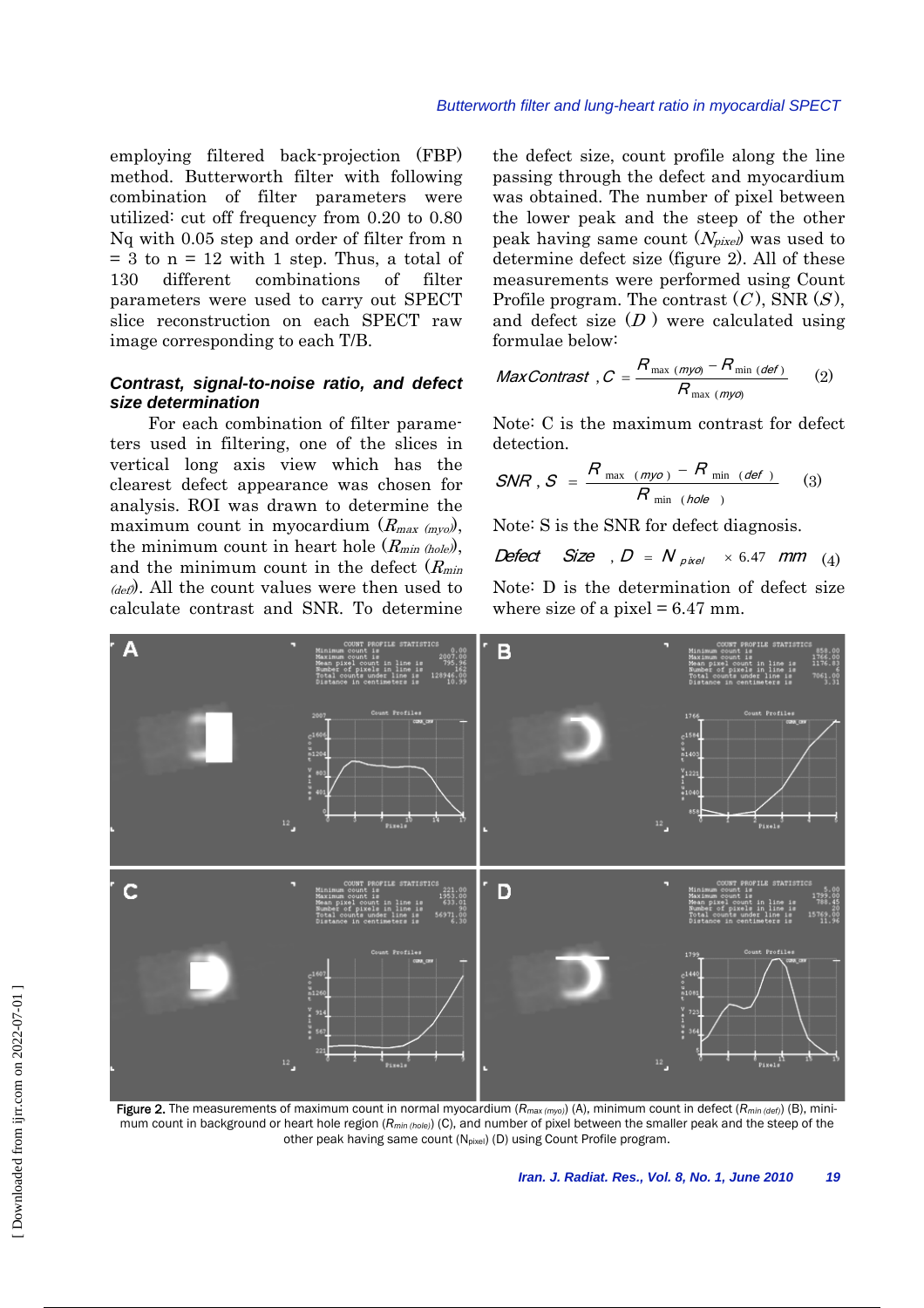# *The optimum filter parameters determination*

 The parameter chosen to represent the optimum filter parameters for Butterworth filter is the total grade which is the trade-off of contrast, SNR, and defect size accuracy. To determine the total grade, first the contrast, SNR, and defect size values for each filter parameter combinations (cut off frequency and order of filter) were graded from 1 to 100. 1 is for the worst contrast and SNR, and 100 is for the best case. For defect size, 1 is for the least accurate and 100 is for the value very close to true size. Then the total grade for each combination of filter parameters was determined based on the average of contrast, SNR, and defect size grades. The combination of filter parameters which produced the highest value of total grade represents the optimum filter parameters for each T/B.

#### *Linear regression analysis*

 Linear regression analysis was used to evaluate the relationship between the optimum cut off frequency for Butterworth filter and lung-heart ratio (LHR).

#### **RESULTS**

#### *The calculated lung-heart ratio*

 Figure 3 shows the calculated lungheart ratio (LHR) for each target/ background concentration ratio (T/B). When the T/B decreased from 5.3 to 1.3, the LHR values were found increased from 0.24 to 0.90. LHR values were 0.24, 0.43, 0.60, 0.72, 0.80, and 0.90 for T/B 20.0, 4.0, 3.3, 2.7, 2.0, and 1.3 respectively.

#### *The optimum filter parameters*

 Table 1 demonstrates the total grades for different target-background concentration ratio (T/B) using Butterworth filter. The optimum filter parameters are 0.40 Nyquist (Nq) and order 12 (for T/B = 5.3), 0.45 Nq and order 8 (for T/B = 4.0), 0.75 Nq and order 12 (for  $T/B = 3.3$ ), 0.80 Nq and order 8 (for T/B = 2.7), 0.80 Nq and order 11 (for  $T/B = 2.0$ ), and 0.80 Nq and order 11  $(for T/B = 1.3).$ 

# *Relationship between the optimum cut off frequency and LHR*

 Figure 4 shows a linear regression model, which demonstrates the variation of optimum cut off frequency determined from Butterworth filter correspond to the change in lung-heart ratio (LHR). The LHR represents their respective target-background concentration ratio (T/B) set up in phantom study. The regression analysis shows that the optimum cut off frequencies determined from Butterworth filter are well correlated with LHR. The plotted line is expressed by the equation  $Y = AX + B$ , which Y is optimum cut off frequency, A is coefficient (0.715), X is LHR, and B is constant (0.227). The analysis of variance (ANOVA) shows that the model is significant  $(p<0.01)$  which indicates the acceptability of the model from a statistical perspective. The R Square of this model is high  $(R^2 = 0.864)$  which indicates that about 86.4% of the variation in optimum cut off frequency is explained by the LHR.

Table 1. Summary of the optimum filter parameters for Butterworth filter and each T/B.

| T/B | <b>LHR</b> | <b>Optimum Filter Parameters</b>   |                     |
|-----|------------|------------------------------------|---------------------|
|     |            | <b>Cut off Frequency (Nyquist)</b> | Order of Filter (n) |
| 5.3 | 0.24       | 0.40                               | 12                  |
| 4.0 | 0.43       | 0.45                               |                     |
| 3.3 | 0.60       | 0.75                               | 12                  |
| 2.7 | 0.72       | 0.80                               |                     |
| 2.0 | 0.80       | 0.80                               |                     |
| 1.3 | 0.90       | 0.80                               |                     |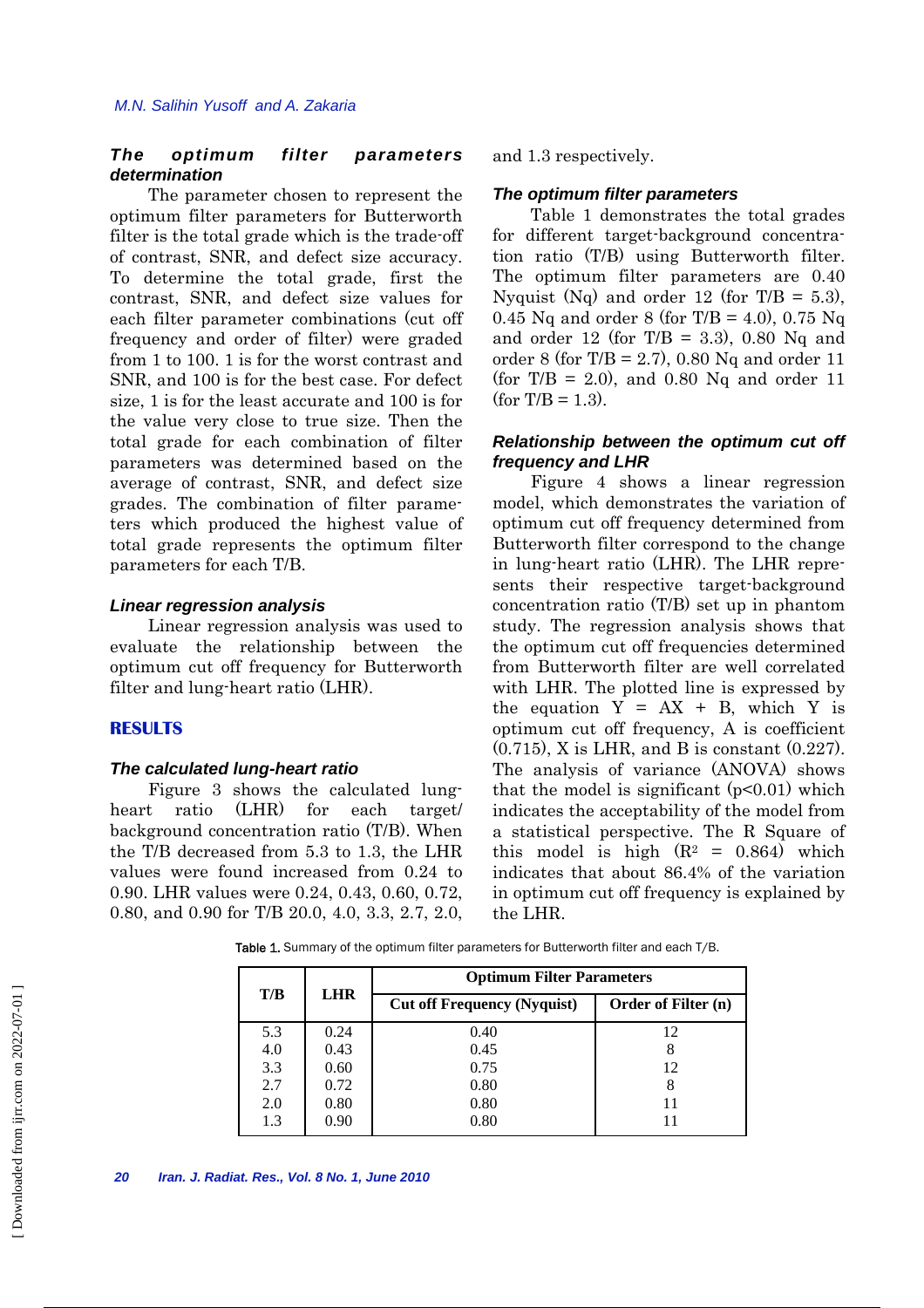| <b>Target/Background Con-</b><br>centration Ratio (T/B) | <b>Lung-Heart Ratio (LHR)</b>                                                                                                     |
|---------------------------------------------------------|-----------------------------------------------------------------------------------------------------------------------------------|
| $T/B = 5.3$                                             | PROJECTION-D<br>LUNG-HEART RATIO<br>Normalized Counts<br>: 11513.584270<br>Heart<br>: 2737.409836<br>Lung<br>: 0.237755<br>Ratio  |
| $T/B = 4.0$                                             | PROJECTION-D<br>LUNG-HEART RATIO<br>Normalized Counts<br>: 26258.840000<br>Heart<br>: 11268.579832<br>Lung<br>: 0.429135<br>Ratio |
| $T/B = 3.3$                                             | PROJECTION-D<br>LUNG-HEART RATIO<br>Normalized Counts<br>: 18691.195652<br>Heart<br>: 11246.857143<br>Lung<br>: 0.601720<br>Ratio |
| $T/B = 2.7$                                             | PROJECTION-D<br>LUNG-HEART RATIO<br>Normalized Counts<br>Heart<br>: 25807.961538<br>: 18508.438095<br>Lung<br>: 0.717160<br>Ratio |
| $T/B = 2.0$                                             | PROJECTION-D<br>LUNG-HEART RATIO<br>Normalized Counts<br>: 28119.116505<br>Heart<br>: 22550.890110<br>Lung<br>: 0.801977<br>Ratio |
| $T/B = 1.3$                                             | PROJECTION-D<br>LUNG-HEART RATIO<br>Normalized Counts<br>Heart<br>: 20162.216667<br>: 18174.946429<br>Lung<br>Ratio<br>: 0.901436 |

# *Butterworth filter and lung-heart ratio in myocardial SPECT*

Figure 3. The calculated lung-heart ratios (LHR) for each situation of target/background concentration ratios (T/B).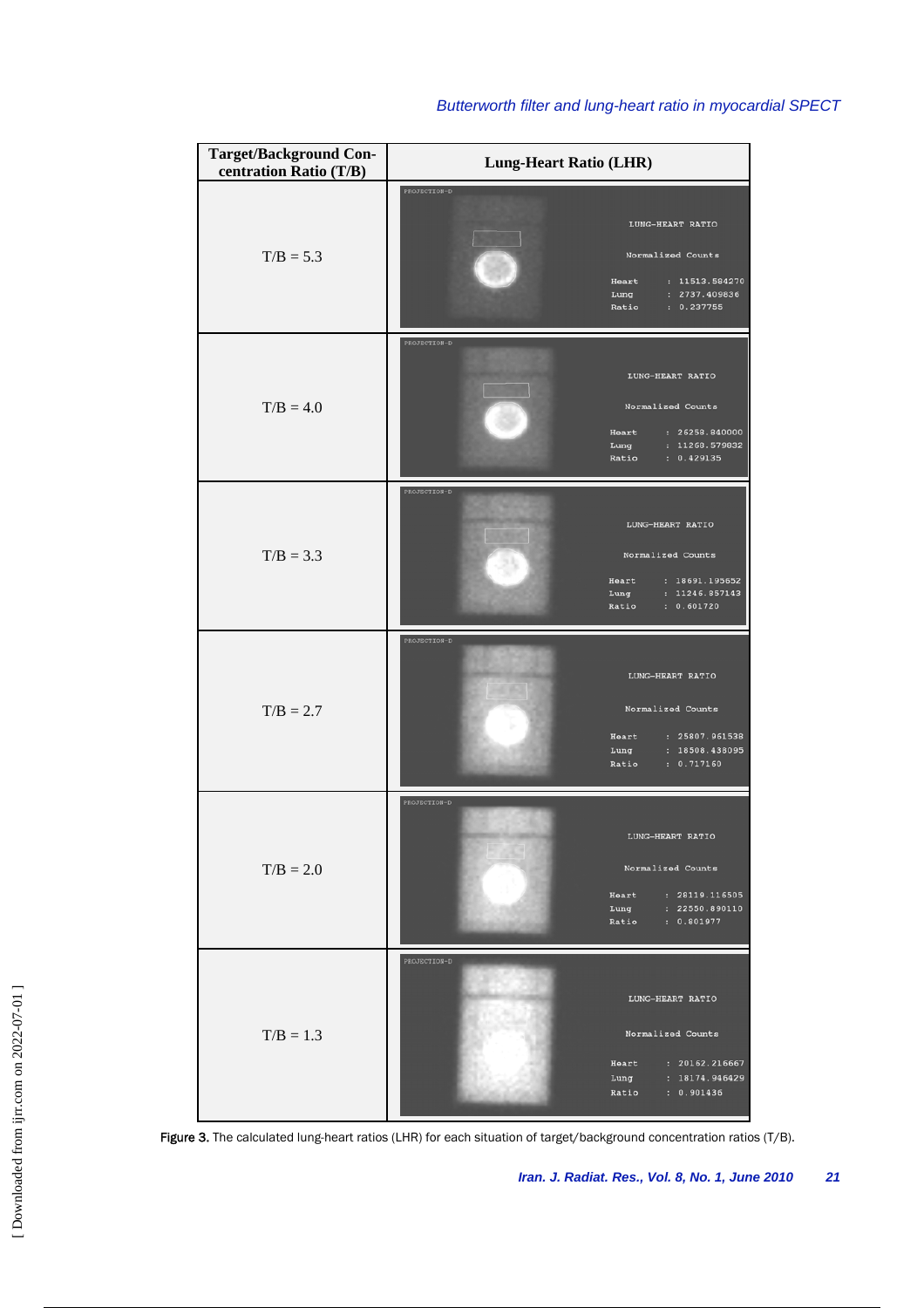#### *M.N. Salihin Yusoff and A. Zakaria*



Figure 4. A linear regression model which demonstrates the variation of optimum cut off frequency determined from Butterworth filter corresponds to the change in lung-heart ratio (LHR).

# **DISCUSSION**

# *99mTc concentration in myocardial wall*

 In the determination of the exact amount of 99mTc concentration that should be used in myocardial wall chamber for the cardiac phantom study, several conditions were taken into consideration. First, the amount of 99mTc concentration used should be related to the human myocardial uptake. However, it is difficult to determine the absolute concentration absorbed by the myocardium in patient studies due to the nonuniform uptake, varying background, and the numerous acquisition and image processing parameters that affect the final counts  $(13)$ . According to Higley *et al.* (1993), at 2 hours post-injection, about 0.6% to 1.8% (at rest) and 0.6% to 1.7% (at stress) of the injected activity was taken up by the heart, which the majority of subjects studied had heart uptake exceeding 1.1%, both for rest and stress (14). However, this percent of uptake was based on the fraction of total counts in the heart comparing to the counts in the whole body. It did not predict the exact amount of concentration in myocardium. Previous studies have shown that different 99mTc concentrations were used in cardiac phantom SPECT which varied from 2.5  $\mu$ Ci/ml (0.093 MBq/ml) to 7.5  $\mu$ Ci/ml  $(0.278 \text{ MBq/ml})^{(15\text{-}20)}$ . In this study, the amount of 4.0 µCi/ml (or 0.148 MBq/ml)  $99mTc$  concentration (1000 µCi in 250 ml) was used for myocardial wall chamber <sup>(17)</sup>.

Second, the amount of  $99mTc$  concentration in myocardial wall chamber was fixed for all studies due to the bio-distribution of 99mTc-tetrofosmin in human hearts especially their retention at 2 hour postinjection. A study showed that heart uptake is rapid with good retention  $(14)$ . From 5 minutes to 2 hours after injection, some clearance was seen from the heart, but relatively stable over time, which the heart uptake of 99mTc-tetrofosmin slightly decreased from 1.3% to 1.0% (at stress) and 1.2% to 1.0% (at rest).

# *99mTc concentration in cylindrical tank*

 Six different 99mTc concentrations were chosen for background radiation in this study. In this project the cylindrical tank is analogous to the human lung, so the determination of 99mTc concentrations for the background should consider lung uptake, bio-distribution, and heart-lung ratio. Previous works by Higley et al. (1993) and Taillefer (2001) indicated that the lung uptake is initially moderate (from 0.7% to 3.0% of the injected dose) and rapidly clear to almost undetectable level within 4 hours. After injection, heart-lung ratios were  $3.1 \pm$ 1.8 at 5 minutes,  $4.5 \pm 1.5$  at 30 minutes,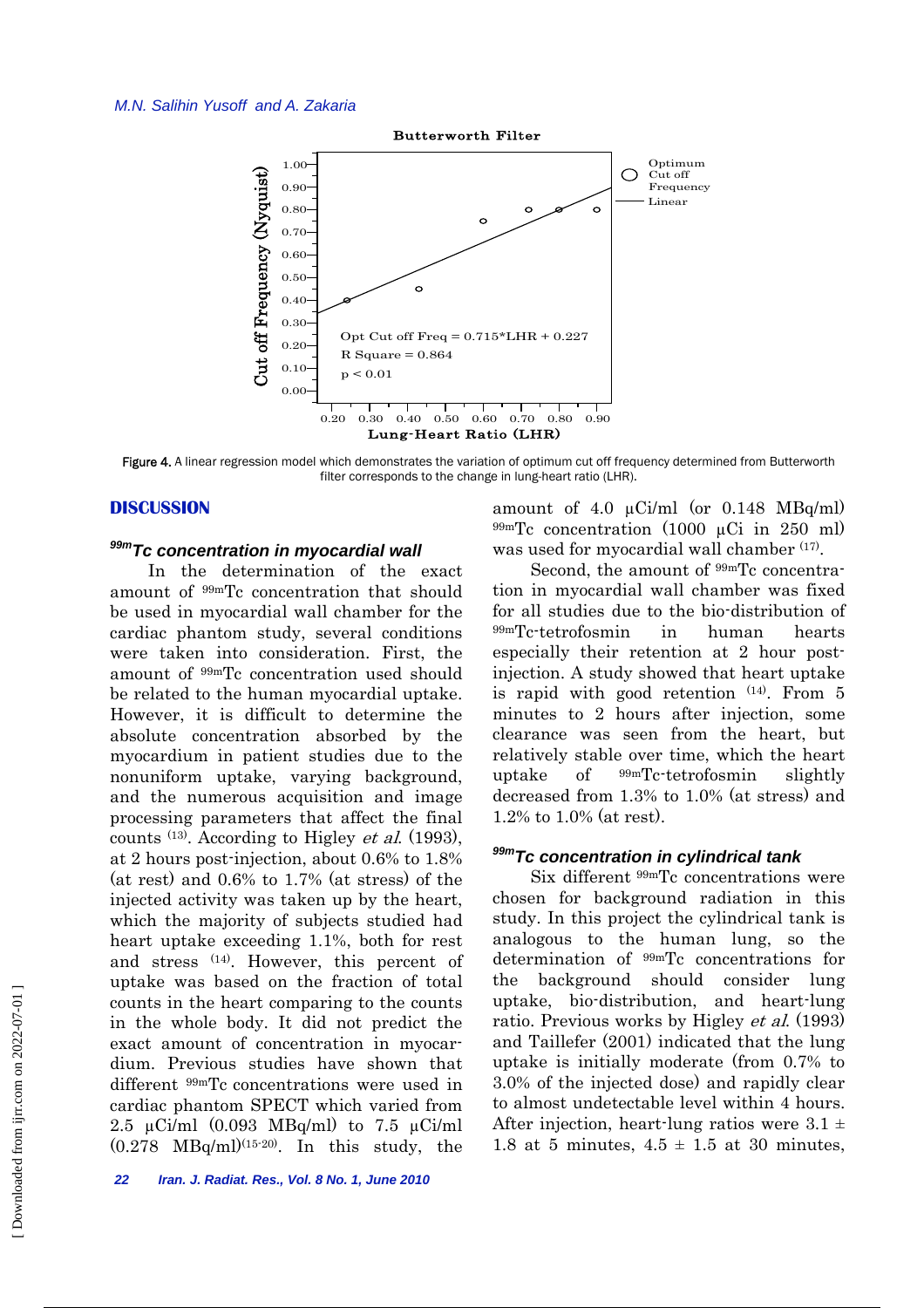and improved rapidly to  $7.3 \pm 4.4$  at 60 minutes  $(14, 21)$ . Therefore, the ratios of T/B = 4.0  $(LHR = 0.4)$  and  $T/B = 3.3$   $(LHR = 0.6)$  were chosen as the normal situations during image acquisition which is performed 15 minutes after intravenous injection and the image produced takes approximately 15-25 minutes. While the ratios of  $T/B > 4.0$  and T/ B < 3.3 were considered as extreme situations. The  $T/B = 5.3$  (LHR = 0.2) represents a situation where the image acquisition was performed very late after the injection of 99mTc to patient, or the situation when the background clearance was extremely rapid. T/B =  $2.7$  (LHR = 0.7), T/B  $= 2.0$  (LHR = 0.8), and T/B = 1.3 (LHR = 0.9) represent situation where the SPECT procedure was performed right after the injection of 99mTc to patient, or when the background uptake was extremely high.

#### *Normal lung-heart ratio*

 Lung-heart ratio (LHR) is a quantitative parameter which describes the myocardial uptake relative to the lung uptake. According to Germano (2006), the preliminary data for 99mTc suggests an upper limit of normal for LHR is 0.44 (22). It means that, two of six T/Bs in phantom studies can be classified as normal situations, those are T/  $B = 5.3$  and  $T/B = 4.0$  which their calculated LHR are  $0.24$  and  $0.43$  respectively.

# *Relationship between the optimum cut off frequency and LHR*

 The purpose of this investigation is to reveal whether the LHR could be used as indicator in the determination of the optimum filter parameter, particularly the cut off frequency. From the data, the optimum cut off frequency determined for Butterworth filter was well correlated with LHR. This means that LHR could be used to identify optimum cut off frequency for filtering to obtain good image quality and accurate quantification.

 Minoshima et al. (1993) has derived the relationship between the optimum cut off frequency and total counts in brain SPECT study using Butterworth filter <sup>(11)</sup>. While Ohnishi et al. (1997) suggested that the cut off frequency of Butterworth filter should be changed depending upon the amount of radiopharmaceutical administered, in which higher cut off frequency was needed for higher activity injected <sup>(12)</sup>. However, according to Minoshima et al. (1993), even if the same dose is administered, the accumulation of tracer injected into a target organ differs from subject to subject because of a different distribution volume which will cause different total acquisition counts in each study (11). The total counts will also change according to acquisition time in different protocol. Therefore the amount of radiopharmaceutical injected cannot be an exact indicator in determining the optimum cut off frequency. The use of total counts in determining the optimum filter is good as suggested by Minoshima *et al.* (1993) for brain SPECT study since it determine the noise level in acquired image (11). However, for myocardial SPECT study, LHR is better indicator since it represents the relative counts in heart and lung regions which closer to real situation.

# **CONCLUSION**

In clinical practice, the application of filter parameters particularly the cut off frequency cannot be generalized in all situations. An indicator should be identified to make its application more objective. This study revealed that the LHR and optimum cut off frequency for Butterworth filter is related linearly by Optimum cut off frequency =  $0.715 * LHR + 0.227 (R^2 = 0.864, p)$  $\langle 0.01 \rangle$ . It is suggested that the optimum cut off frequency for Butterworth filter should be determined by referring to LHR in each patient study.

# **ACKNOWLEGMENT**

This study is supported by Ministry of Science, Technology, and Innovation (MOSTI) Malaysia under postgraduate